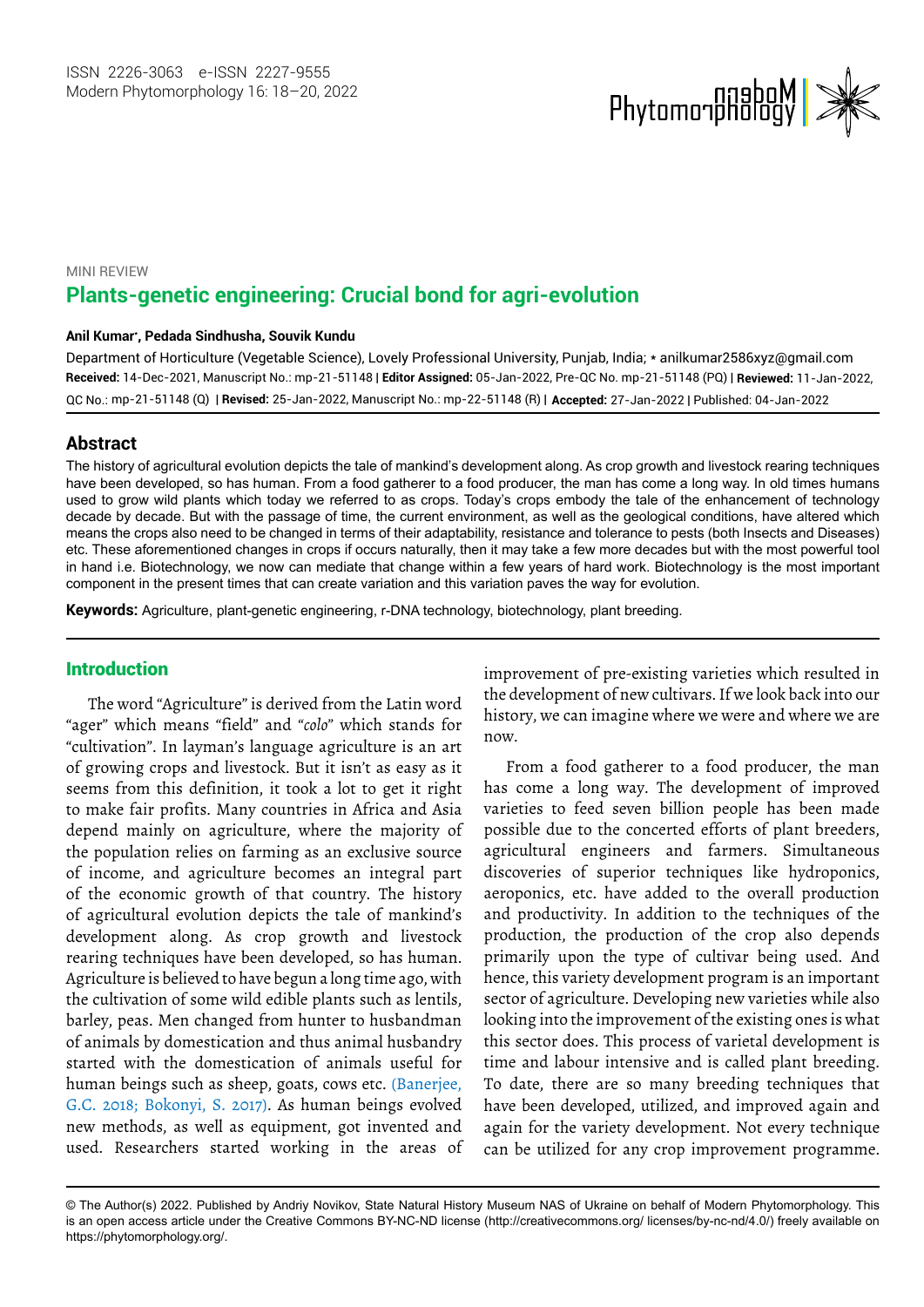The choice of the breeding method depends upon the reproduction method of that crop viz. if the plant is selfpollinated then mass selection, introduction, pedigree methods, backcross method, single seed descent method, etc. can be considered whereas if the plant is crosspollinated then recurrent selection and mass selection are the methods to be executed. The existing breeding techniques are classic and require a great deal of time to experiment around 6 years to 8 years or sometimes even more, for the production of a variety.

Perhaps, we should look for another best technique which could ensure us expected results as well as do not consume this much of a long time. Therefore, the best existing techniques that we manipulate for the production of different genetically engineered crops, which we refer to as Genetically Modified (GM) crops, are for our redemption genetic engineering of the crops. This is not a novel technique, rather its discovery trails back to the experiment conducted by (Boyer, H. and Cohen, S. 1973) in which they created recombinant bacteria, and thereafter this engineering of living entities is also popular as recombinant DNA (r-DNA) technology. The discovery of DNA ligases and restriction enzymes are the most imperative part of this whole process because without these enzymes it would have been almost impossible to get out the particular site on the genome to add or remove a specific length of the segment from it. After the discovery of the first transgenic plants i.e. tobacco in 1983, it opened a whole new world for the researchers to try to manipulate the cultivated crops in such a way such that they will be still consumable but with far more efficiency, by efficiency we mean not only in terms of quality but also genotypic stability and best response to unfavourable conditions. The molecular age in biology began in the 1940s and 1950s, with the invention of recombinant DNA techniques in the mid-1970s allowing scientists to extract individual genes and analyse their chemical makeup, eventually leading to the sequencing of complete genomes. The ability to map and sequence genes has advanced not only our fundamental understanding of how genes are assembled into genomes, but it has also yielded highly detailed knowledge of the structure of evolutionary trees, increased our understanding of genetics, and led to the development of new diagnostics and therapeutics not only for humans but for the plants as well (National Research Council, 2006). A very brilliant example, which indeed was the first food with fortified nutritional contents, golden rice, was developed in 2000. Another example is the flavr savr which is a genetically modified tomato and was supposed to have more self-life than the normal ones. The recent discovery of CRISPR-Cas systems and their versatility, adaptability, and

efficacy are propelling a revolution in biotechnology. Cas enzymes guided by RNA have been used to manipulate the genomes of cultured cells, animals, and plants, speeding up basic research and paving the way for clinical and agricultural breakthroughs (Knott, G.J. and Doundna, J.A. 2018). Since the inception of the incorporation of rDNA technology in agriculture, the manifestation of the benefits is known to everyone.

# **Genetic Engineering: Scopes and Limitations in Agriculture**

The utilization of the R-DNA technology in agriculture has lifted agriculture to the next level. It has not only enabled us for intrageneric transfer but also the intergeneric transfer of the gene has been conducted successfully. This has been possible with the help of various tools and techniques which can be utilized for the production of almost all types of recombinant cultivated crop plants. By tools, we mean various gene transfer techniques, with which we can achieve our goal of incorporation of a gene(s) into another genome. These methods can be broadly classified into two types *viz.* direct and indirect gene transfer. Methods such as electroporation, particle gun method, micro-injection, chemical method, lipofection, fibre mediated DNA delivery and pollen transformation, etc. are examples of direct gene transfer whereas Agrobacterium-mediated gene transfer comes under indirect gene transfer. But before transferring, one major question arises is that how to identify and isolate the gene of interest from the identified genome. So, the answer to this question is concealed in molecular genetics. The molecular marker comes under one of the most amazing discoveries which have enabled us to identify our gene of interest in the complexly arranged genome. These markers even help to identify the transformed organisms among the nontransformed ones. These micro-entities provide us much better knowledge of the genetic resources (Al-Samarai, F.R. and Al-Kaaz, A.A. 2015).

As a consequence of the exploitation of the above techniques, today we are having so many improved cultivars in hand which we have created with help of r-DNA technologies, and those cultivars are referred to as GMO (Genetically Modified Organisms) food crops. Maize, soybean, eggplant, tomato, sugar-beet, papaya, potato, etc. are some of the most popular transgenic crops which are now widely used for cultivation in countries like the USA, Canada, Australia, Japan, China, South Africa, Chile, Brazil, etc. Whereas, in other countries like India, the use of GM crops for human or animal consumption is yet not permissible. There is an apprehension in a few countries that the transgenic crops not only affect